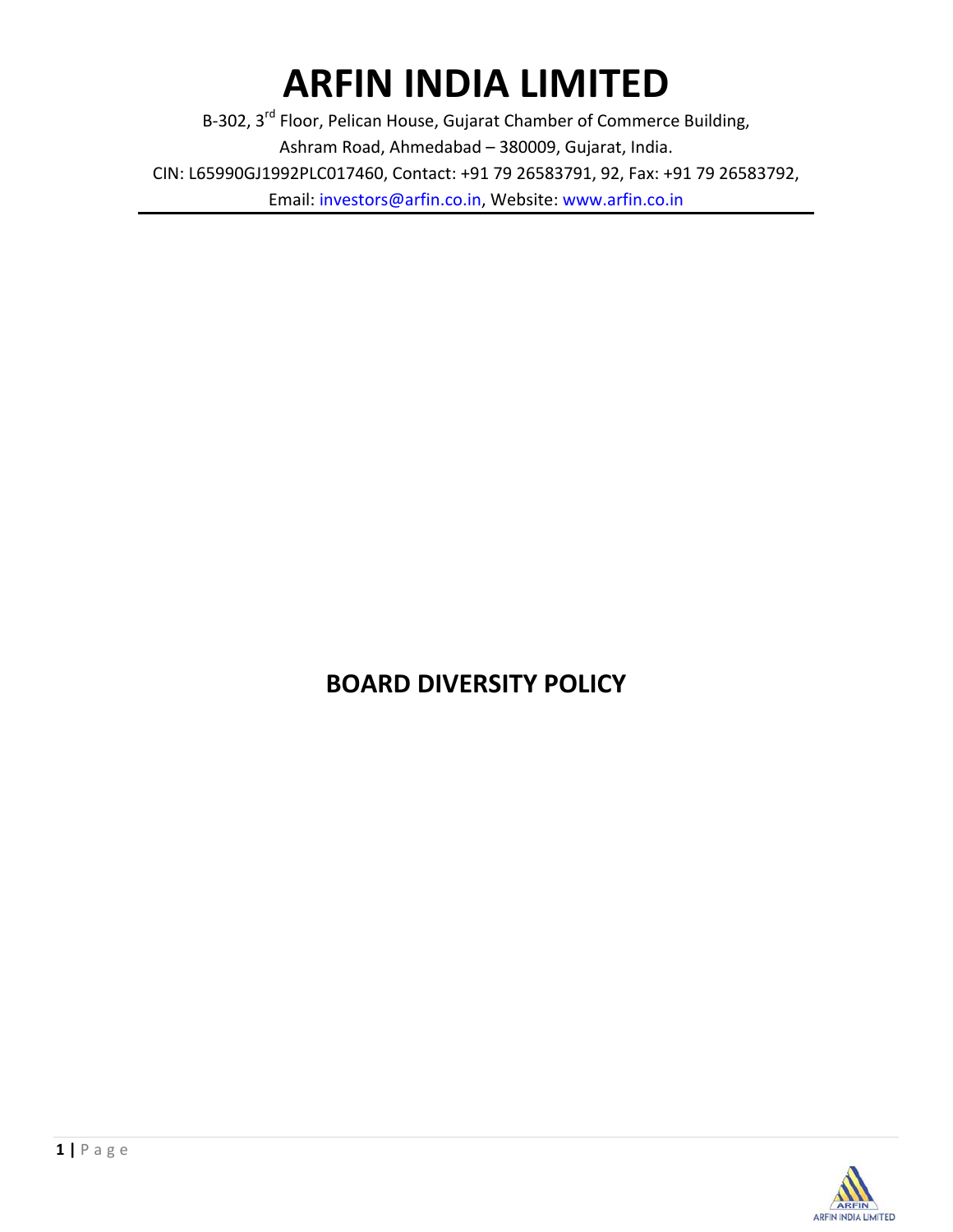### **1. Purpose**

This Board Diversity Policy ('**Policy**') sets out the approach to diversity on the Board of Directors ('**Board**') of Arfin India Limited ('the **Company**').

#### **2. Scope**

This Policy applies to the Board. It does not apply to employees generally.

#### **3. Policy Statement**

The Company recognizes and embraces the benefits of having a diverse Board to enhance the quality of its performance. With a view to achieving a sustainable and balanced development, the Company sees increasing diversity at the Board level as an essential element in supporting the attainment of its strategic objectives and its sustainable development. In designing the Board's composition, Board diversity has been considered from a number of aspects, including but not limited to gender, age, cultural, ethnicity and educational background, professional experience, skills, thought, perspective, knowledge and length of service.

The Company believes that a diverse Board will contribute to the achievement of its strategic and commercial objectives, including to:

- drive business results;
- make corporate governance more effective;
- enhance quality and responsible decision making capability;
- ensure sustainable development; and
- enhance the reputation.

The Nomination and Remuneration Committee ('**Committee**') is responsible for reviewing and assessing the composition and performance of the Board, as well as identifying appropriately qualified persons to occupy Board positions.

While all appointments to the Board will continue to be made on merit, the Committee will consider the benefits of diversity (including but not limited to the attributes listed above) in identifying and recommending persons for Board membership, as well as in evaluating the Board and its individual members.

Further, the Committee will ensure that no person is discriminated against on grounds of religion, race, gender, or related medical conditions, national origin or ancestry, marital status, age, sexual orientation, or any other personal or physical attribute which does not speak to such person's ability to perform as a Board member.

Accordingly, the Committee shall:

 assess the appropriate mix of diversity, skills, experience and expertise required on the Board and assess the extent to which the required skills are represented on the Board,